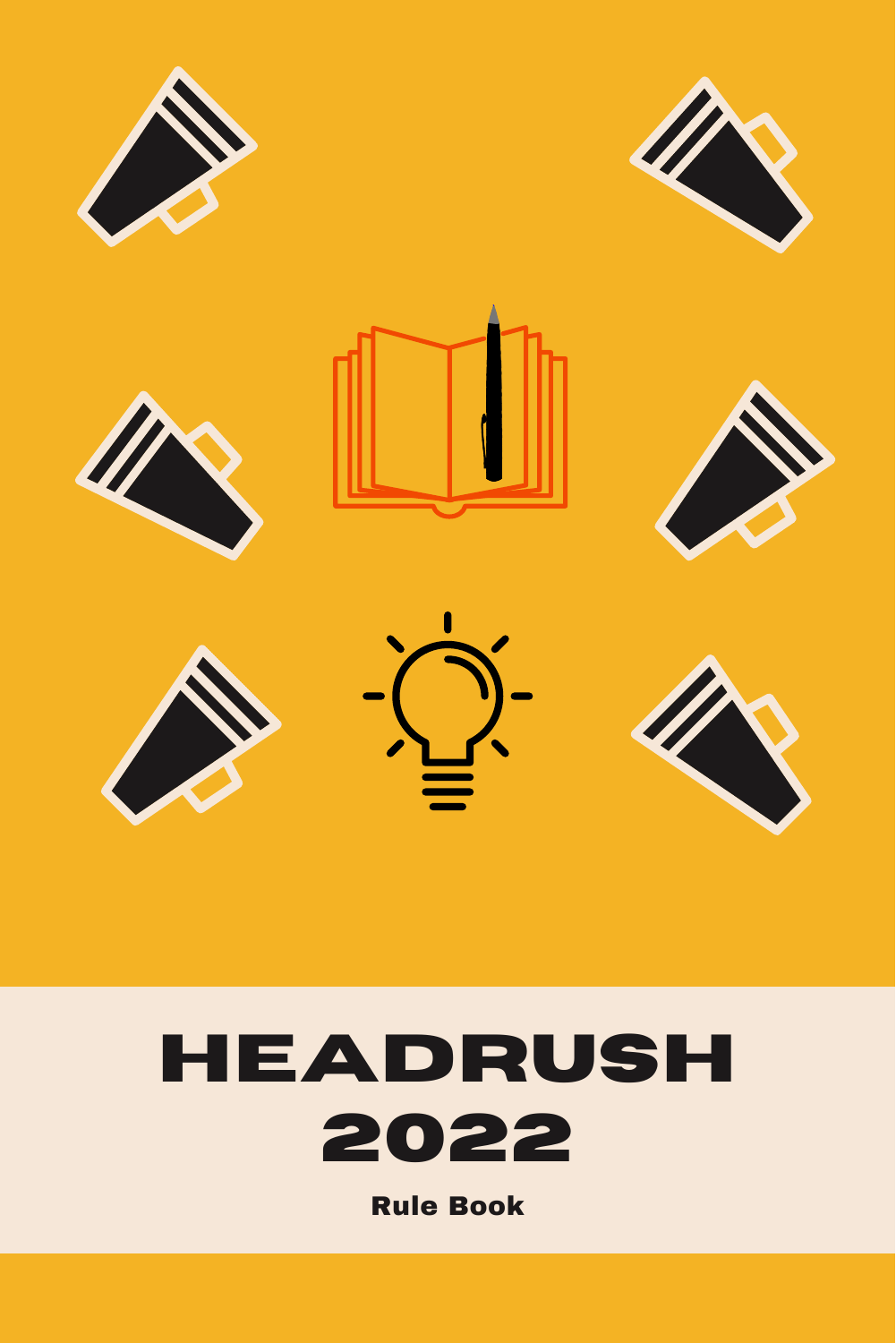

The Quizmaster holds the sole right to disqualify any team if he/she believes that the team is engaging in using any unfair means. The decision of the Quizmaster shall be regarded as final in case any discrepancies arise.

**Eligibility Criteria:** Open for all.

**Team size:** Lonewolf or a pair.

**Format:** The quiz will be divided into two parts.

**Theme:** The decade gone by: World Cup to Cup of Dalgona

## **Prelims:**

The Prelims will be a written round. Participants will have to submit their answers using an answer sheet (or any other similar means). Pen & paper will be provided.

From all the teams that take part in the prelims, a selected few teams (usually 8) depending on the number of total teams, will be chosen to play in the finals.

## **Finals:**

The finals can consist of multiple rounds including Pounce/Bounce, Long Connects, Writtens depending on the QM.

The method of answering the questions will vary depending on the type of round and will be communicated to the selected teams before the round starts. At the end of all the rounds of the finals, the top 3 teams will be awarded prizes.